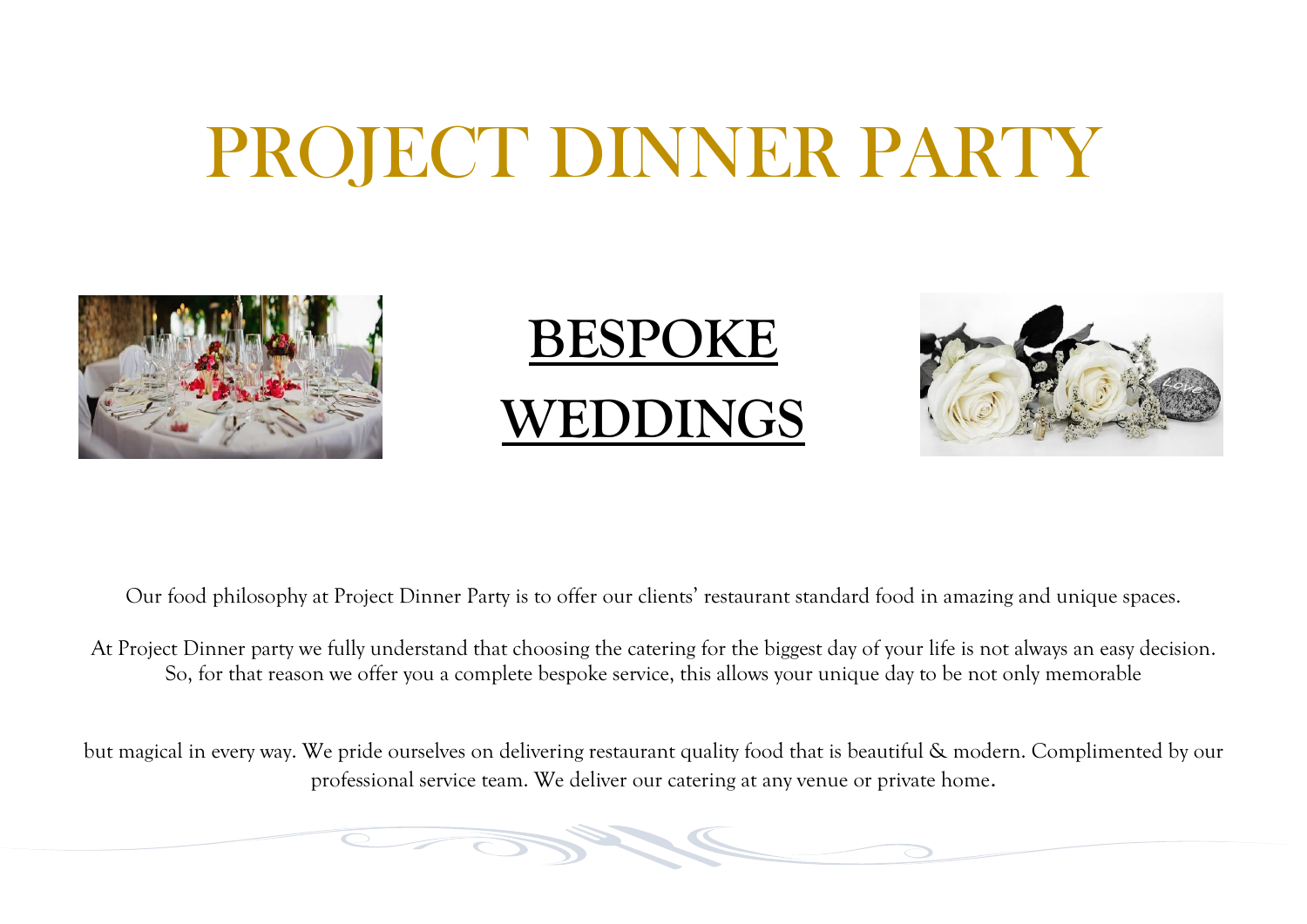

Wedding services

oOo

3 course bespoke wedding breakfasts Canape receptions Theme weddings Special dietary menus

"We had the most amazing day, everyone complimented on the exquisite food and elegant service, from the moment we first meet with David and his team we knew we had made the right decision. Can't thank Project dinner Party enough for providing such a remarkable day."

Gary & Mandy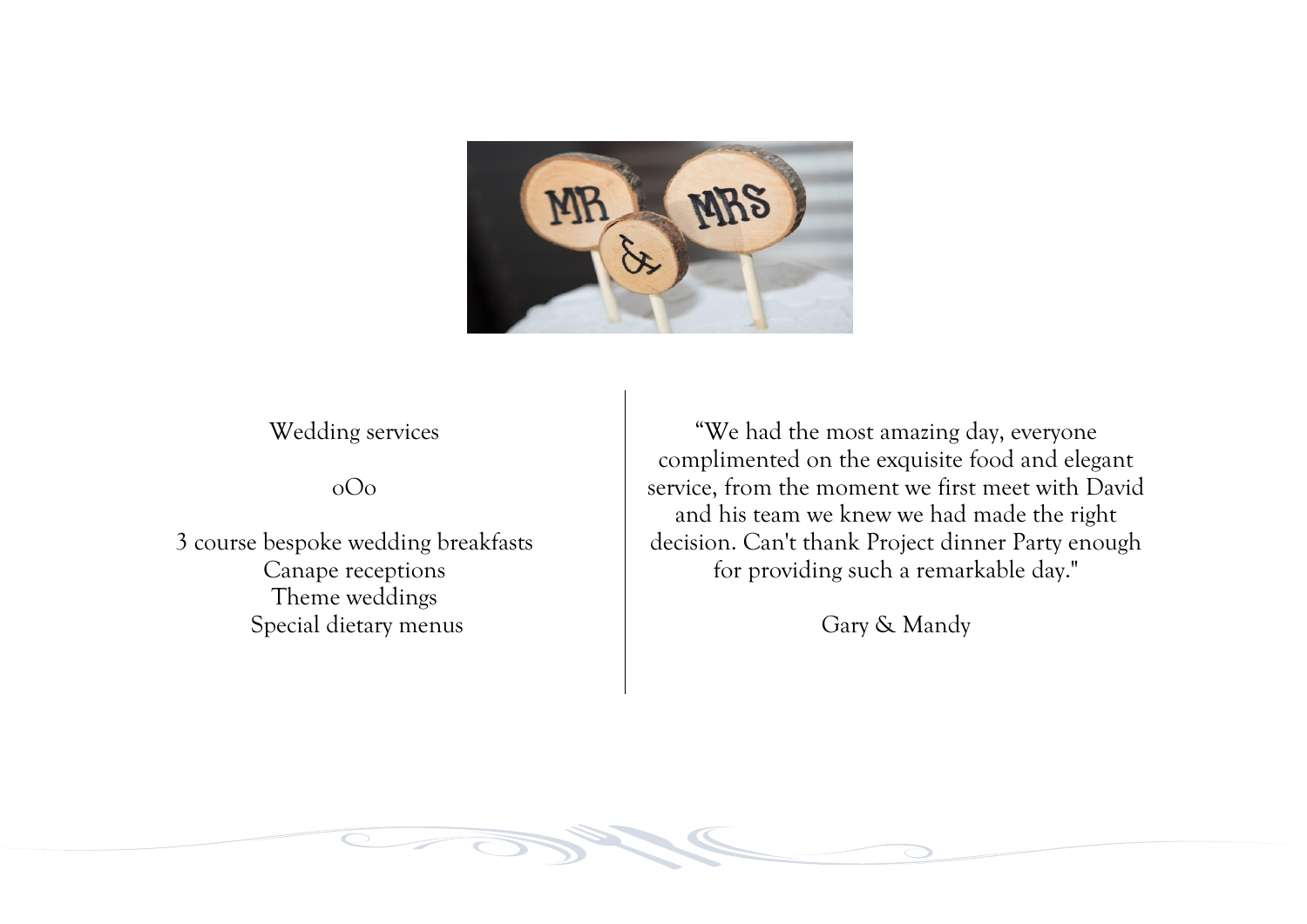Here is a sample of our menus,

this is a sample of the many dishes available & has been designed for inspiration when deciding the style of food for your big day.



 $\overline{\bullet}$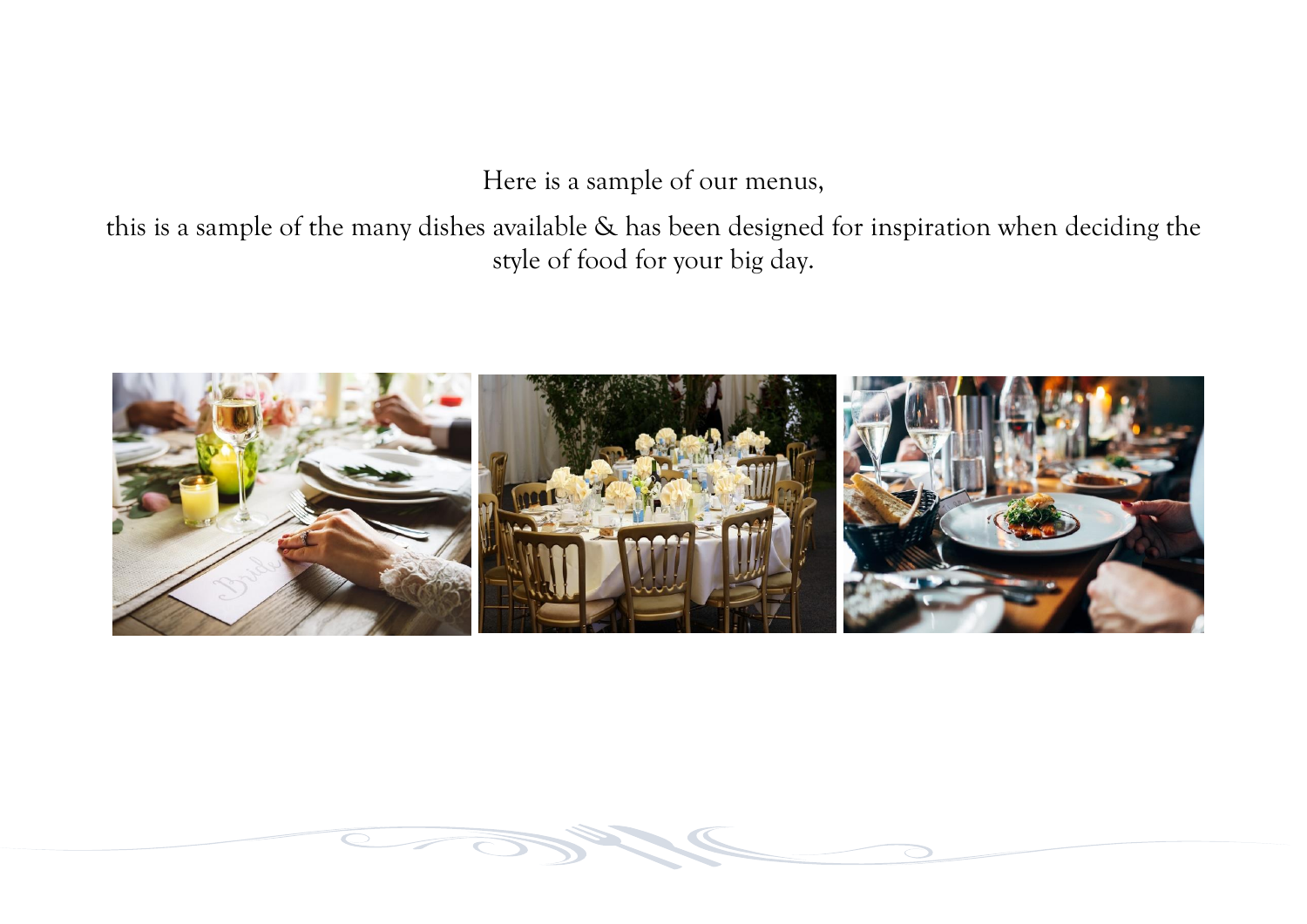## *Canapés*

Canapés are an ideal way to get your guests talking and smiling. They excite the senses for the meal to come, to be both beautiful and delicious

Pea & Prawn Crostini Mini Lamb Kebab Skewers Beetroot & Goats Cheese Crostini Sticky Sausages in Bacon Crackling, Ham Hock & Apple Toasts Hot & Spicy Chicken Skewers Watermelon, Cured Ham & Feta Pisa Mozzarella Mini Yorkshire Pudding & Beef Crispy Shredded Duck Roll with Hoi Sin Bruschetta - Heritage Tomato Salsa Choose 2 canapes for £4.00 per person Choose 3 canapes for £5.00 per person Choose 4 canapes for £7.00 per person Choose 5 canapes for £9.00 per person Choose 6 canapes for £10.00 per person

 $\overline{\phantom{0}}$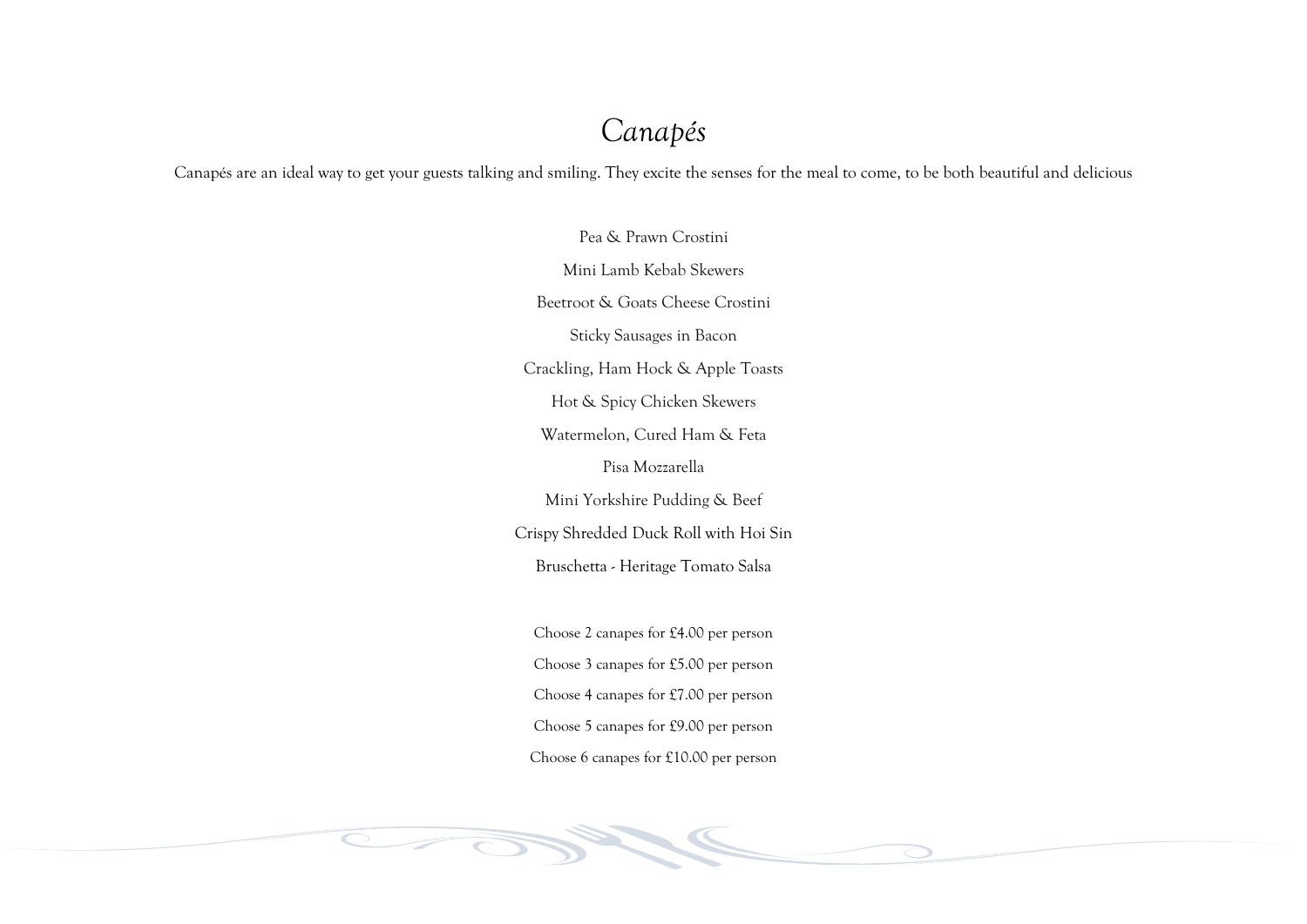#### **To Follow**

Roasted Chicken Breast, Fondant Potato, Pancetta & Pea Fricassee Confit Belly Pork, Mustard Seed Mashed Potato, Apple, Cider Cream Sauce Fillet of Hake, Sweetcorn & New Potato Chowder Heritage Beetroot Risotto, Caramelised Goats Cheese, Confit Shallot

#### **To Finish**

Sticky Toffee Pudding, Butterscotch Sauce, Vanilla Ice Cream Muscovado & Vanilla Panna Cotta, Confit Orange, Ginger Biscuits Warm Chocolate Brownie, Berry Compote, Raspberry Sorbet Passionfruit Cheesecake, Mango, Coconut Ice Cream

#### **Wedding Breakfast**

Sample Menu

Bronze

#### **To Start**

Leek & Potato Soup, Cheddar Coúte

Ham Hock Terrine, Piccalilli, Sourdough Toast

Classic Prawn Cocktail, Gem Lettuce, Marie Rose Sauce

Plum Vine Tomato Salad, Mozzarella, Soft Herb Salad, Pesto Dressing

 $\overline{\textstyle\bigcirc}$   $\overline{\textstyle\bigcirc}$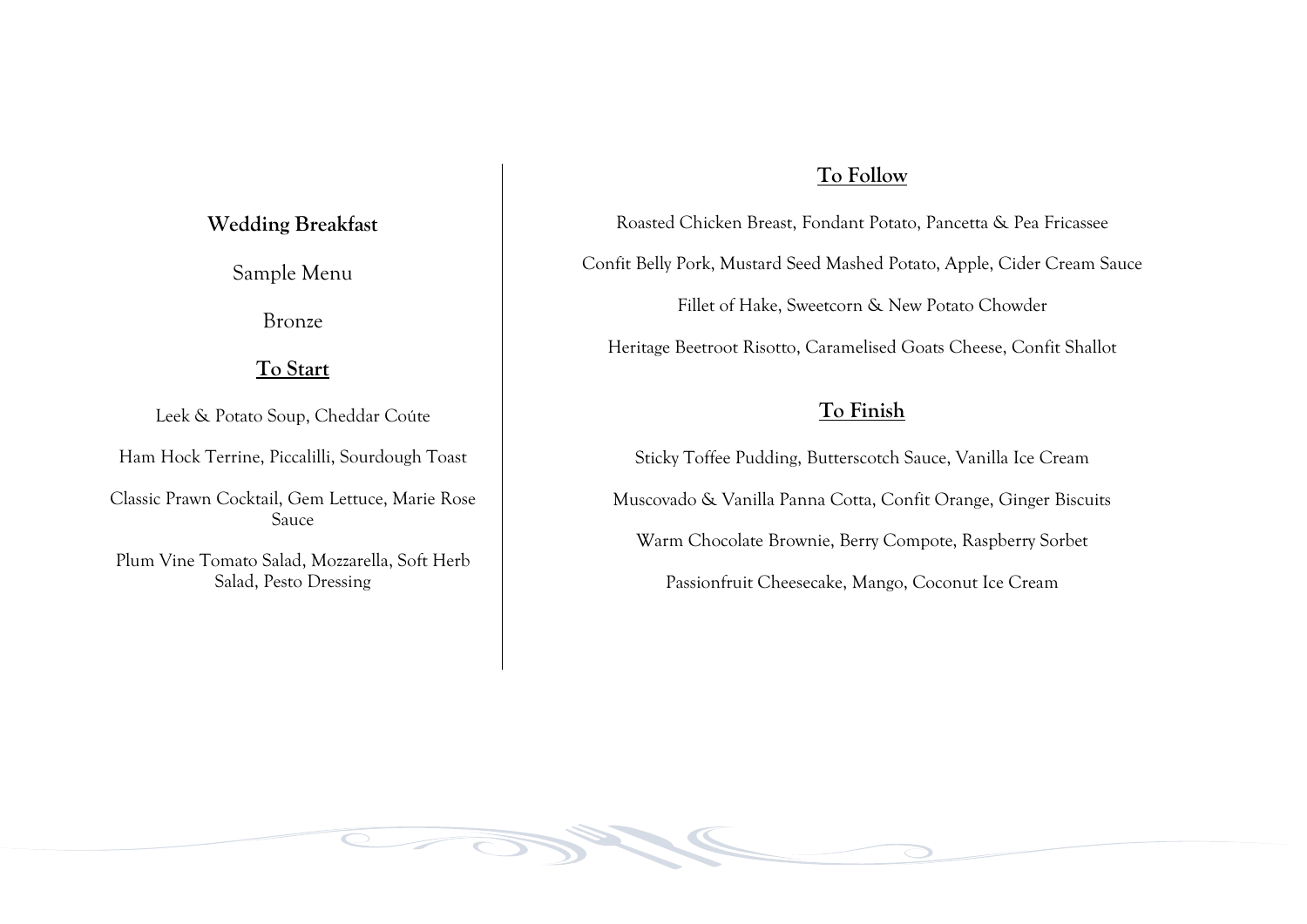#### **Wedding Breakfast**

Sample Menu

Silver

#### **To Start**

Chicken Liver Parfait, Red Onion Marmalade, Toasted Brioche

Roasted Pepper & Tomato Soup, Chilli Oil

Poached Pear, Waldorf Salad

Smoked Mackerel Rillette, Watercress & Beetroot Salad. Fennel Toast

 $\overline{\textstyle\bigcirc}$   $-$ 

#### **To Follow**

Braised Beef Feather Blade, Pommes Anna's, Bourgoin Sauce Fillet of Salmon, Crushed New Potatoes, Confit Fennel, Caper & Lemon Butter Roasted Lamb Rump, Creamed Mash Honey Glazed Carrots, Red Wine Sauce Sun-blushed Tomato & Basil Gnocchi, Pesto, Rocket Salad

#### **To Finish**

Lemon Posset, Raspberry Meringues. Raspberry Sorbet

Dark Chocolate Delice, Hazelnut Crumble, Passionfruit Sorbet

Traditional Bakewell pudding with vanilla custard

Treacle Tart, Clotted Cream Ice Cream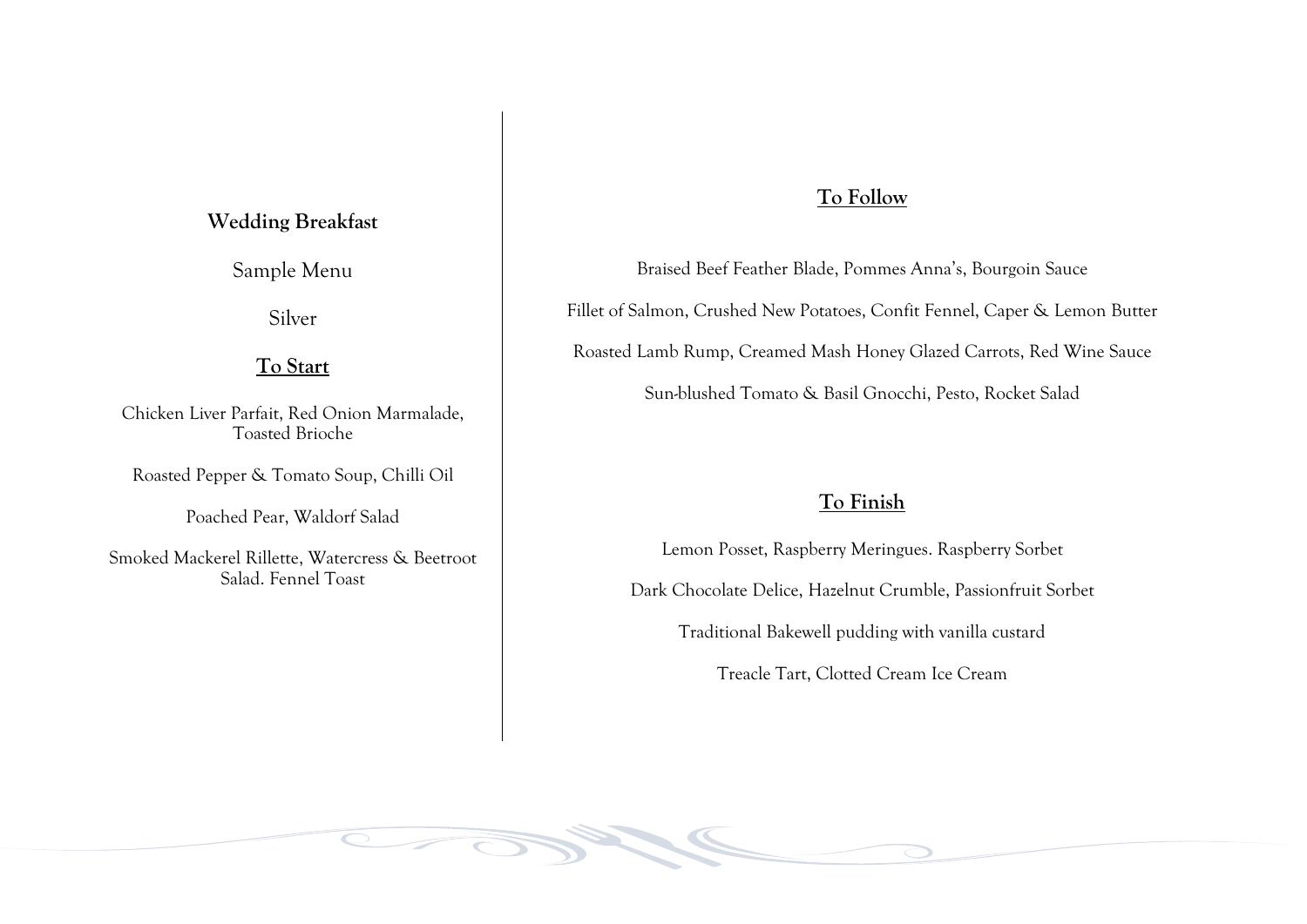#### **To Follow**

Roasted Derbyshire Striploin of Beef, Duck Fat Roast Potatoes, Yorkshire Pudding, Red Wine Gravy

Wild Seabass, Brown Shrimp, Tomato & Courgette Ragout, Baby Spinach

Fillet of Beef, Dauphinoise Potatoes, Wild Mushroom & Pancetta Bourgoin Sauce (£5 Supplement)

Root Vegetables Pithivier, Kale, Squash & Sage Puree

#### **To Finish**

Buttermilk & Honey Parfait, Chocolate Crumb, Honeycomb

Dark Chocolate Tart, Hazelnut Ice Cream

Orange Scented Crème Brulee, Whiskey Marmalade, Ginger Biscuits

Cheese Selection of Derbyshire cheeses, Savoury biscuits with chutney & grapes

**Wedding Breakfast**

Sample Menu

Gold

#### **To Start**

Celeriac Velouté, Apple Caramel, Caramelised Pecan Nuts

Dressed Crab Salad, Pickled Cucumber, Oat Crackers, Curried Mayonnaise

Confit Duck Leg & Pistachio Terrine, Spiced Plum Chutney, Sourdough Wafers

Gin Cured Salmon, Soured Apples, Cucumber Micro Greens, Treacle Bread

 $\overline{\textstyle\bigcirc}$  and  $\overline{\textstyle\bigcirc}$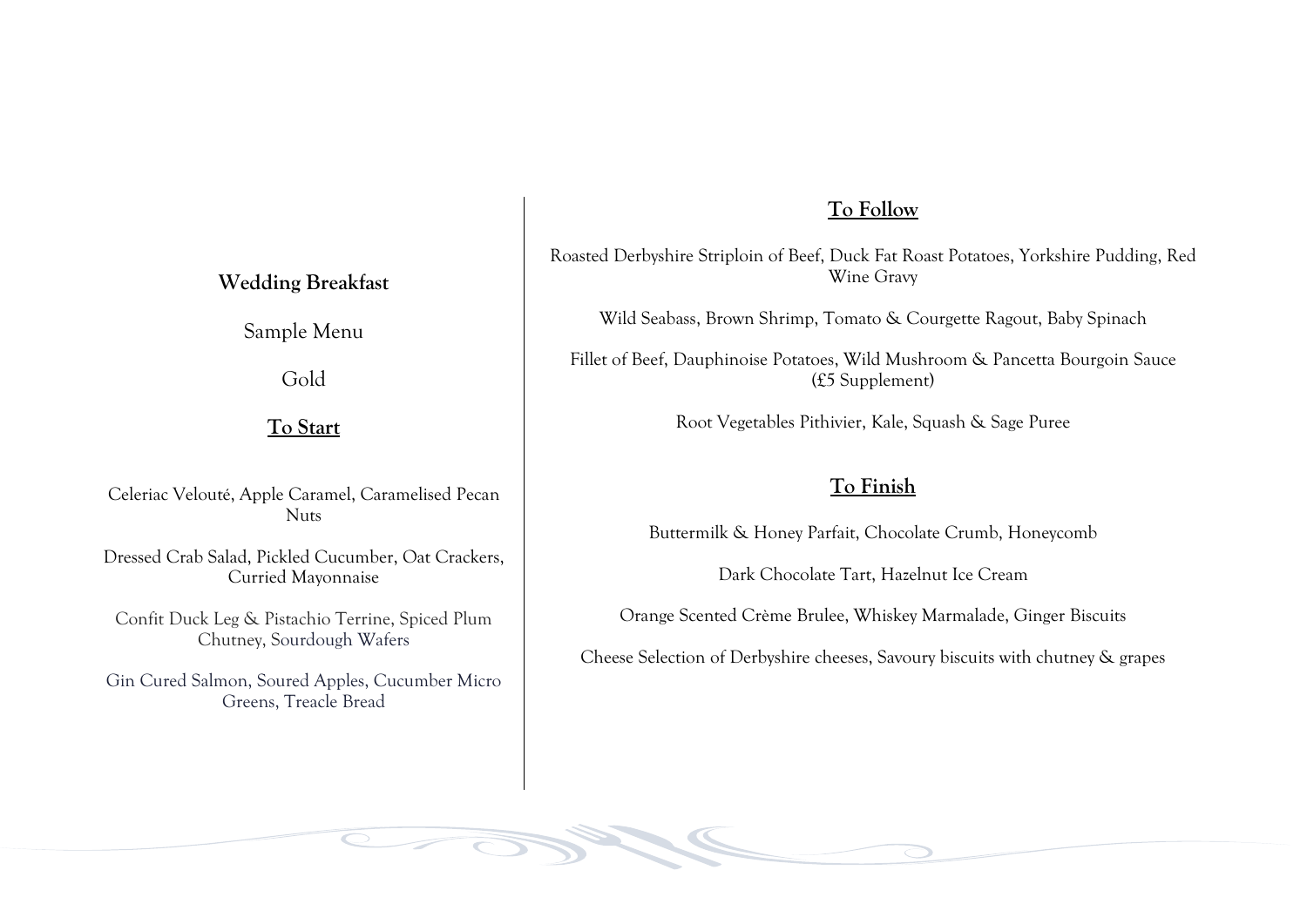### *Allergens*

Whilst we have kitchen protocols in place designed to address the risk of cross-contamination of allergens, our kitchens are busy environments. As such, we cannot guarantee the total absence of allergens in our kitchens. If you have any questions please do not hesitate to ask one of our team Allergen information by dish is contained in our Allergen menu which is available on request.

 $\overline{\bigcirc}$   $-$